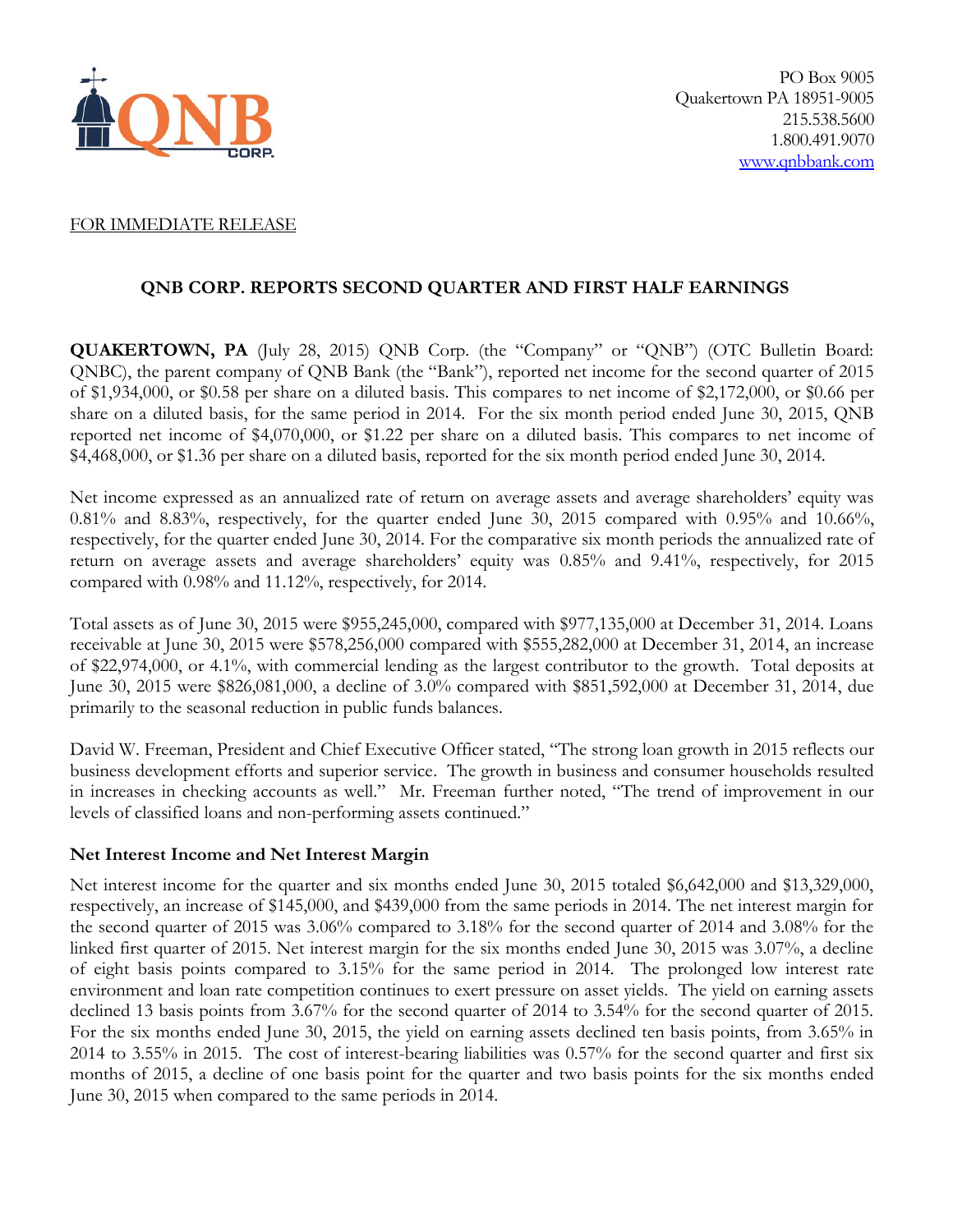#### Page 2 of 5

Partially offsetting the impact of declining asset yields on net interest income was the growth in loans in proportion to total earning assets. Average loans for the second quarter of 2015 grew \$52,857,000, or 10.1%, to \$573,766,000 from the second quarter of 2014 while average investment securities declined \$12,453,000, or 3.5%, to \$339,508,000 for the same period. Other earnings assets, consisting primarily of interest-bearing cash, increased \$5,357,000 to \$14,677,000 for the second quarter of 2015 compared with second quarter of 2014.

Average loan growth was funded both by cash flow from mortgage backed securities payments and increased deposit balances. Average deposits for the second quarter of 2015 were \$839,586,000, an increase of \$43,054,000, or 5.4%, from the same quarter in 2014. Average non-interest bearing and interest-bearing demand deposits grew \$16,287,000, or 21.0%, to \$93,814,000 and \$15,547,000, or 13.0%, to \$134,941,000, respectively, in the second quarter 2015, compared to the same period in 2014. These low-cost deposits also provide opportunity for fee income. Average interest-bearing municipal demand accounts increased \$1,056,000 to \$91,989,000 for the second quarter of 2015 compared to the same period in 2014. Money market and savings balances grew 12.6% and 3.1%, respectively, to \$65,287,000 and \$216,598,000, respectively, for the second quarter of 2015 compared to the same period in 2014. Average time deposits declined \$3,616,000, or 1.5%, to \$236,957,000 in second quarter 2015, compared to second quarter 2014.

# **Asset Quality, Provision for Loan Loss and Allowance for Loan Loss**

QNB recorded a \$60,000 provision for loan losses in the second quarter and first six months of 2015; no provision was recorded in the first half of 2014. QNB's allowance for loan losses of \$7,655,000 represents 1.32% of loans receivable at June 30, 2015 compared to an allowance for loan losses of \$8,001,000, or 1.44% of loans receivable at December 31, 2014, and \$8,900,000, or 1.71% of loans receivable at June 30, 2014. Net loan charge-offs were \$383,000 for the second quarter of 2015 compared with net recoveries of \$81,000 for the second quarter of 2014. For the six month periods ended June 30, 2015 and 2014 net loan charge-offs were \$406,000 and \$25,000, respectively.

Asset quality improved over the past year with total non-performing assets of \$15,019,000 at June 30, 2015 compared with \$18,152,000 as of December 31, 2014 and \$19,799,000 as of June 30, 2014. Included in this classification are non-performing loans, other real estate owned (OREO) and repossessed assets, and nonperforming pooled trust preferred securities. Total non-performing loans, which represent loans on nonaccrual status, loans past due 90 days or more and still accruing interest and restructured loans were \$12,090,000, or 2.09% of loans receivable at June 30, 2015 compared with \$12,667,000, or 2.28% of loans receivable at December 31, 2014 and \$14,573,000, or 2.79% of loans receivable, at June 30, 2014. In cases where there is a collateral shortfall on non-accrual loans, specific impairment reserves have been established based on updated collateral values even if the borrower continues to pay in accordance with the terms of the agreement. At June 30, 2015, \$7,591,000, or approximately 77% of the loans classified as non-accrual are current or past due less than 30 days. Commercial loans classified as substandard or doubtful, which includes non-performing loans, also improved. At June 30, 2015 substandard or doubtful loans totaled \$29,361,000, a reduction of \$6,066,000, or 17.1%, from the \$35,427,000 reported as of June 30, 2014 and a decrease of \$4,993,000, or 14.5%, from the \$34,354,000 reported at December 31, 2014.

QNB had other real estate owned and other repossessed assets of \$235,000 as of June 30, 2015 compared with \$3,046,000 at December 31, 2014 and \$2,833,000 at June 30, 2014. Included in the December 31, and June 30, 2014 amount is one property with a fair value of \$2,325,000, which was sold in January 2015. There was one new OREO property acquired during the second quarter ended June 30, 2015. For the six months ended June 30, 2015, a total of four OREO properties were sold. Non-accrual pooled trust preferred securities are carried at fair value of \$2,694,000, \$2,439,000, and \$2,393,000 at June 30, 2015, December 31, 2014 and June 30, 2014, respectively. The increase in the carrying value of these securities reflects an improvement in their fair value.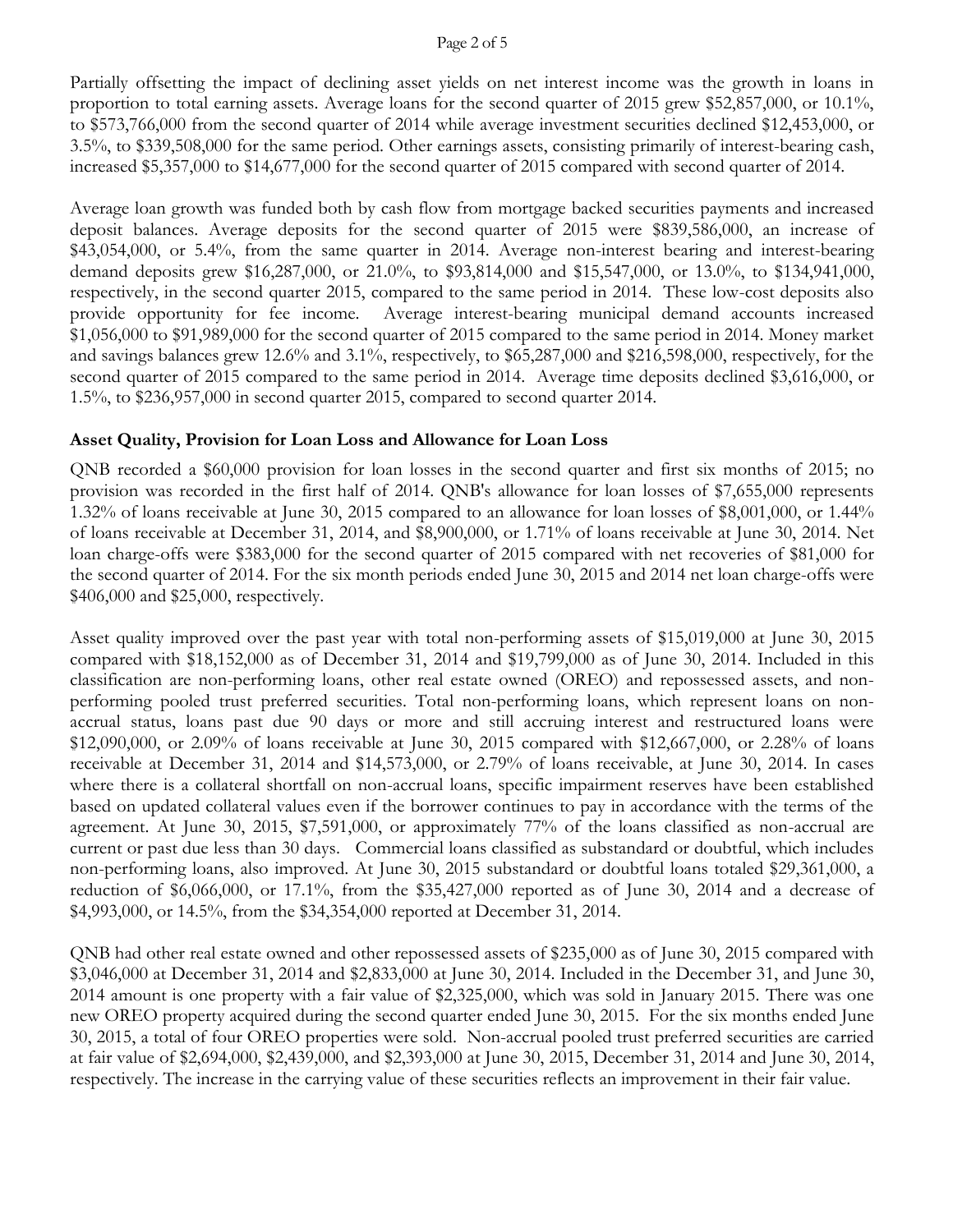## **Non-Interest Income**

Total non-interest income was \$1,599,000 for the second quarter of 2015, a decrease of \$26,000, or 1.6%, compared with the same period in 2014. Non-interest income for the six months ended June 30, 2015 was \$3,276,000, a decrease of \$161,000, or 4.7%, compared to the same period in 2014. Net gains on investment securities decreased \$71,000 for the quarter and \$190,000 for the first half of 2015, primarily due to a decline in realized gains on the sale of equity securities. QNB recorded net losses in trading activity of \$34,000 for the quarter and \$19,000 for the six months ended June 30, 2015, compared with net gains from trading activity of \$93,000 and \$115,000 for the second quarter and first half of 2014, respectively. Net gains on the sale of residential mortgage loans for the second quarter and first six months of 2015 were \$119,000 and \$182,000, respectively, an increase of \$65,000 and \$121,000, respectively, compared to the same periods in 2014, due to increased mortgage banking activity. Continued growth in QNB Financial Services resulted in an additional \$55,000 in retail brokerage and advisory income for the quarter and \$62,000 year-to-date, when compared to the same periods in 2014. Net gains on the sale of OREO property were the primary contributor to an increase in other non-interest income of \$51,000 for the quarter, while an \$89,000 write-down in the value of OREO taken in the first quarter contributed to the year-to-date decrease in other non-interest income. This OREO write-down was partially offset by increased servicing income and fees for residential mortgage loans.

### **Non-Interest Expense**

Total non-interest expense was \$5,664,000 for the second quarter of 2015, an increase of \$350,000, or 6.6%, compared with \$5,314,000 for the second quarter of 2014. For the six months ended June 30, 2015, total noninterest expense increased \$665,000, or 6.3%, to \$11,191,000. Salaries and benefits expense increased \$217,000, or 7.7% for the quarter, and \$418,000, or 7.4%, for the six months ended June 30, 2015. When comparing the two periods, the increase is due to increased salary expenses of \$228,000 for the quarter and \$350,000 for the six months ended June 30, 2015. The remaining increase is due to bonus accrual of \$62,000 and \$115,000 for the three and six months ended June 30, 2015, respectively. Net benefits expense decreased for the same periods, due primarily to insurance reimbursements for medical claims paid in prior periods. Net occupancy as well as furniture and fixtures expense increased \$25,000 and \$54,000 for the quarter and six months ended June 30, 2015, respectively, due primarily to increased rent expense. Other non-interest expense increased \$108,000 and \$193,000 during the quarter and for the six months ended June 30, 2015, compared to the same periods in 2014. For the quarter and year-to-date, decreased marketing expense and FDIC insurance costs could not offset increases in third party services, shares tax, loan collection expense and check-card charge-offs.

## **About the Company**

QNB Corp. is the holding company for QNB Bank, which is headquartered in Quakertown, Pennsylvania. QNB Bank currently operates eleven branches in Bucks, Montgomery and Lehigh Counties and offers commercial and retail banking services in the communities it serves. In addition, the Company provides securities and advisory services under the name of QNB Financial Services through Investment Professionals, Inc., a registered Broker/Dealer and Registered Investment Advisor, and title insurance as a member of Laurel Abstract Company LLC. More information about QNB Corp. and QNB Bank is available at www.qnbbank.com.

### **Forward Looking Statement**

This press release may contain forward-looking statements as defined in the Private Securities Litigation Act of 1995. Actual results and trends could differ materially from those set forth in such statements due to various factors. Such factors include the possibility that increased demand or prices for the Company's financial services and products may not occur, changing economic and competitive conditions, technological developments, and other risks and uncertainties, including those detailed in the Company's filings with the Securities and Exchange Commission, including "Item lA. Risk Factors," set forth in the Company's Annual Report on Form 10-K for the fiscal year ended December 31, 2014. You should not place undue reliance on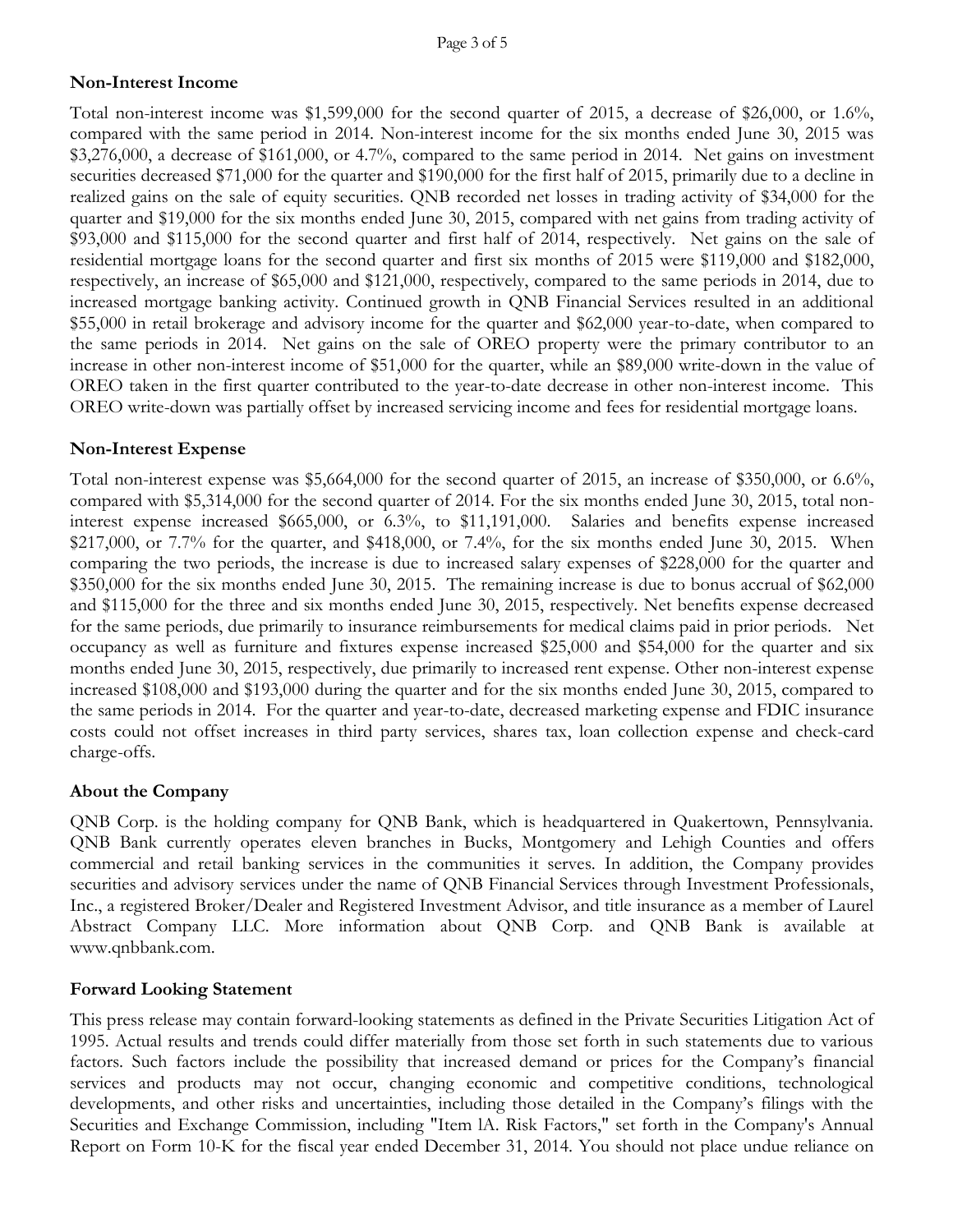#### Page 4 of 5

any forward-looking statements. These statements speak only as of the date of this press release, even if subsequently made available by the Company on its website or otherwise. The Company undertakes no obligation to update or revise these statements to reflect events or circumstances occurring after the date of this press release.

 $- - - -$ 

| QNB Corp.<br><b>Consolidated Selected Financial Data (unaudited)</b> |               |              |              |              |              |  |  |  |  |  |  |
|----------------------------------------------------------------------|---------------|--------------|--------------|--------------|--------------|--|--|--|--|--|--|
|                                                                      |               |              |              |              |              |  |  |  |  |  |  |
| <b>Balance Sheet (Period End)</b>                                    | 6/30/15       | 3/31/15      | 12/31/14     | 9/30/14      | 6/30/14      |  |  |  |  |  |  |
| Assets                                                               | \$955,245     | \$992,918    | \$977,135    | \$994,885    | \$915,875    |  |  |  |  |  |  |
| Investment securities                                                |               |              |              |              |              |  |  |  |  |  |  |
| Trading                                                              | 3,871         | 4,183        | 4,207        | 4,122        | 4,531        |  |  |  |  |  |  |
| Available-for-sale                                                   | 330,231       | 350,810      | 375,219      | 362,468      | 344,277      |  |  |  |  |  |  |
| Held-to-maturity                                                     | 146           | 146          | 146          | 146          | 146          |  |  |  |  |  |  |
| Loans held-for-sale                                                  | 466           | 884          | 380          | 130          | 239          |  |  |  |  |  |  |
| Loans receivable                                                     | 578,256       | 570,708      | 555,282      | 536,682      | 521,979      |  |  |  |  |  |  |
| Allowance for loan losses                                            | (7,655)       | (7,978)      | (8,001)      | (8,366)      | (8,900)      |  |  |  |  |  |  |
| Net loans                                                            | 570,601       | 562,730      | 547,281      | 528,316      | 513,079      |  |  |  |  |  |  |
| Deposits                                                             | 826,081       | 864,465      | 851,592      | 880,296      | 796,656      |  |  |  |  |  |  |
| Demand, non-interest bearing                                         | 97,060        | 100,493      | 86,920       | 82,983       | 83,278       |  |  |  |  |  |  |
| Interest-bearing demand, money market and savings                    | 494,877       | 526,427      | 521,425      | 550,962      | 471,486      |  |  |  |  |  |  |
| Time                                                                 | 234,144       | 237,545      | 243,247      | 246,351      | 241,892      |  |  |  |  |  |  |
| Short-term borrowings                                                | 32,896        | 35,868       | 35,189       | 28,648       | 34,100       |  |  |  |  |  |  |
| Shareholders' equity                                                 | 88,537        | 89,159       | 86,354       | 83,328       | 82,631       |  |  |  |  |  |  |
| <b>Asset Quality Data (Period End)</b>                               |               |              |              |              |              |  |  |  |  |  |  |
| Non-accrual loans                                                    | $\$$<br>9,823 | \$<br>7,847  | \$<br>10,770 | \$<br>10,559 | 12,573<br>\$ |  |  |  |  |  |  |
| Loans past due 90 days or more and still accruing                    | 90            |              |              |              | 84           |  |  |  |  |  |  |
| Restructured loans                                                   | 2,177         | 2,432        | 1,897        | 1,895        | 1,916        |  |  |  |  |  |  |
| Non-performing loans                                                 | 12,090        | 10,279       | 12,667       | 12,454       | 14,573       |  |  |  |  |  |  |
| Other real estate owned and repossessed assets                       | 235           | 664          | 3,046        | 3,046        | 2,833        |  |  |  |  |  |  |
| Non-accrual pooled trust preferred securities                        | 2,694         | 2,574        | 2,439        | 2,462        | 2,393        |  |  |  |  |  |  |
| Non-performing assets                                                | 15,019<br>\$  | \$<br>13,517 | 18,152<br>\$ | 17,962<br>\$ | \$<br>19,799 |  |  |  |  |  |  |
| Allowance for loan losses                                            | \$7,655       | \$7,978      | \$8,001      | \$8,366      | \$<br>8,900  |  |  |  |  |  |  |
| Non-performing loans / Loans excluding held-for-sale                 | 2.09%         | 1.80%        | 2.28%        | 2.32%        | 2.79%        |  |  |  |  |  |  |
| Non-performing assets / Assets                                       | 1.57%         | 1.36%        | 1.86%        | 1.81%        | 2.16%        |  |  |  |  |  |  |
| Allowance for loan losses / Loans excluding held-for-sale            | 1.32%         | 1.40%        | 1.44%        | 1.56%        | 1.71%        |  |  |  |  |  |  |